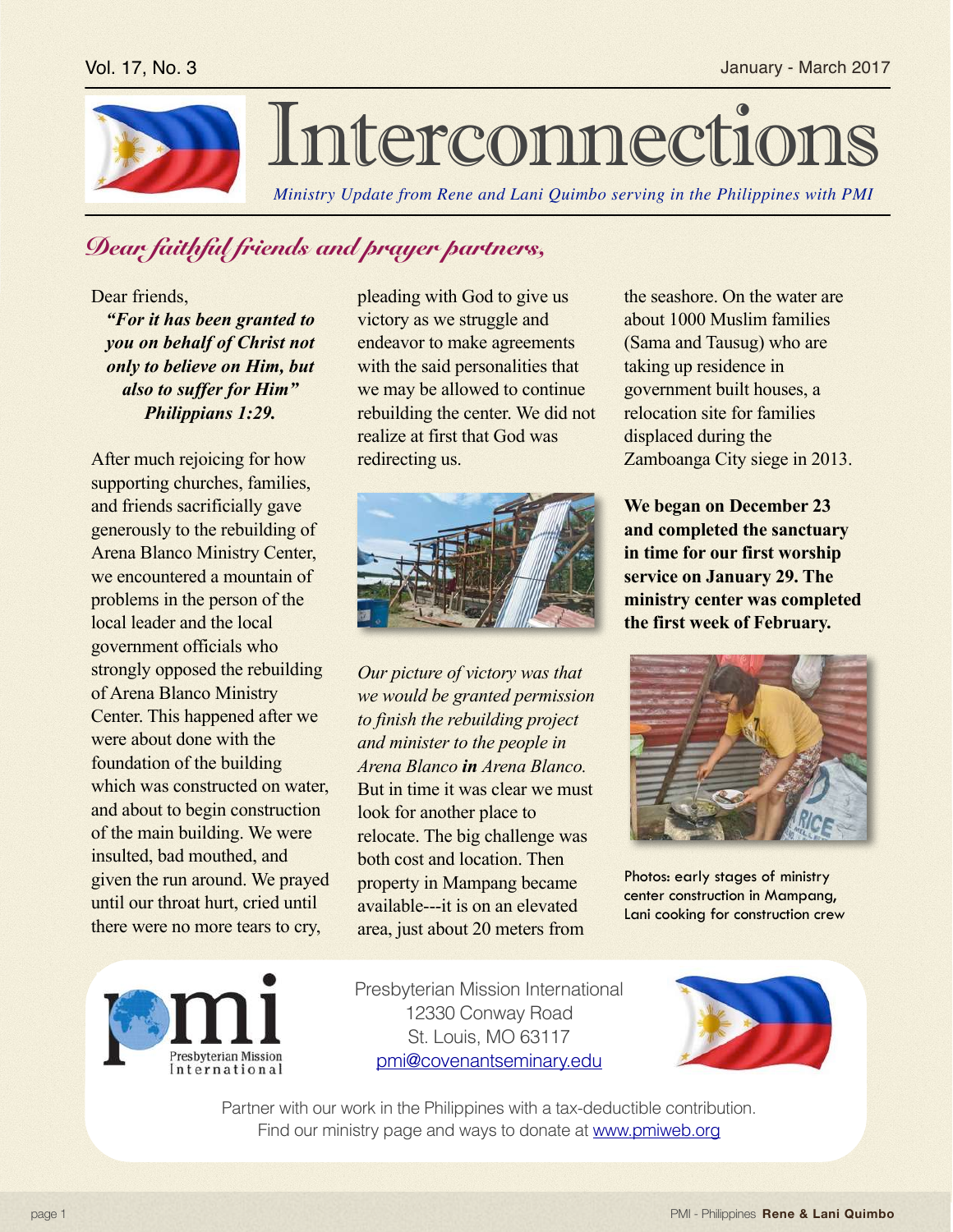While preparing the sanctuary for worship the following day, we prayed that the Lord will fill up the chairs we were setting out with true worshipers. **We were filled with excitement as the Lord not only filled up the place, but the testimonies given proclaimed God's amazing grace and mighty work in our midst.** Before we found this place

in Mampang, 7

families in Arena Blanco begged us to take them with us to Cagayan de Oro (CDO) City. They said they are going to sell their boats, their houses and other properties and relocate to CDO.

We assured them

that we will not leave them behind (though we had no idea how to make this work). We told them that during the trials they gave their all to us, they identified with us, we will also give our all to them. They changed their mind when they learned we are building a new center in Mampang. One of them gave her testimony in tears (hardly anyone was dry-eyed that day) that when we were forced out of Arena she had doubts about the power of God…*is He really Almighty? How come He "lost" to those who opposed our presence in the community?* When she saw our new ministry center for the first

time, she said, "this is what victory looks like. **This is why God took us out of Arena and brought us here**. Now, we have the cross, now we can sing as loud as we can, and proclaim Jesus Christ and His redeeming grace without reservation. And we are just a stone throw away from the harvest field."

Rene & Lani at Mampang Ministry Center completed in February 2017



Indeed such adversity became like a winnowing fork where the wheat was separated from the chaff. Said, one of the young men, volunteered to help out in the youth and children ministry and desires to be discipled. This coming June, he will begin to take informal short Bible courses here at the center.

**Our adversity is in God's hands just like any other area or circumstance in our life. God is in charge at all times.** His power works on our behalf to accomplish His purposes. Through this adversity we have a

glimpse of what Paul said in *2 Corinthians 4:8* 

*"We are hard pressed on every side, but not crushed; perplexed, but not in despair; persecuted, but not abandoned; struck down, but not destroyed."* 

And as to how we were able to secure the land here in Mampang and provide for the additional

> building materials, God's way in meeting these needs was nothing short of miraculous. We all came out of this trusting God more and more, moving from faith to faith, from strength to strength, from grace to grace to the glory of His name!

As of the end of March we should have finished most of the building and repair work on the living quarters and other areas of the ministry center up in Lacolac. Beginning this April, we will start construction work of the **House of Hope Ministry Center** in its new location in Opol, Misamis Oriental with help from Midway Presbyterian Church. Since the funds provided were only for repair (as was proposed because it was the need at that time), we are praying for more funds to relocate due to the Philippine Port Authority's project that will utilize the area where our current House of Hope Ministry Center is located.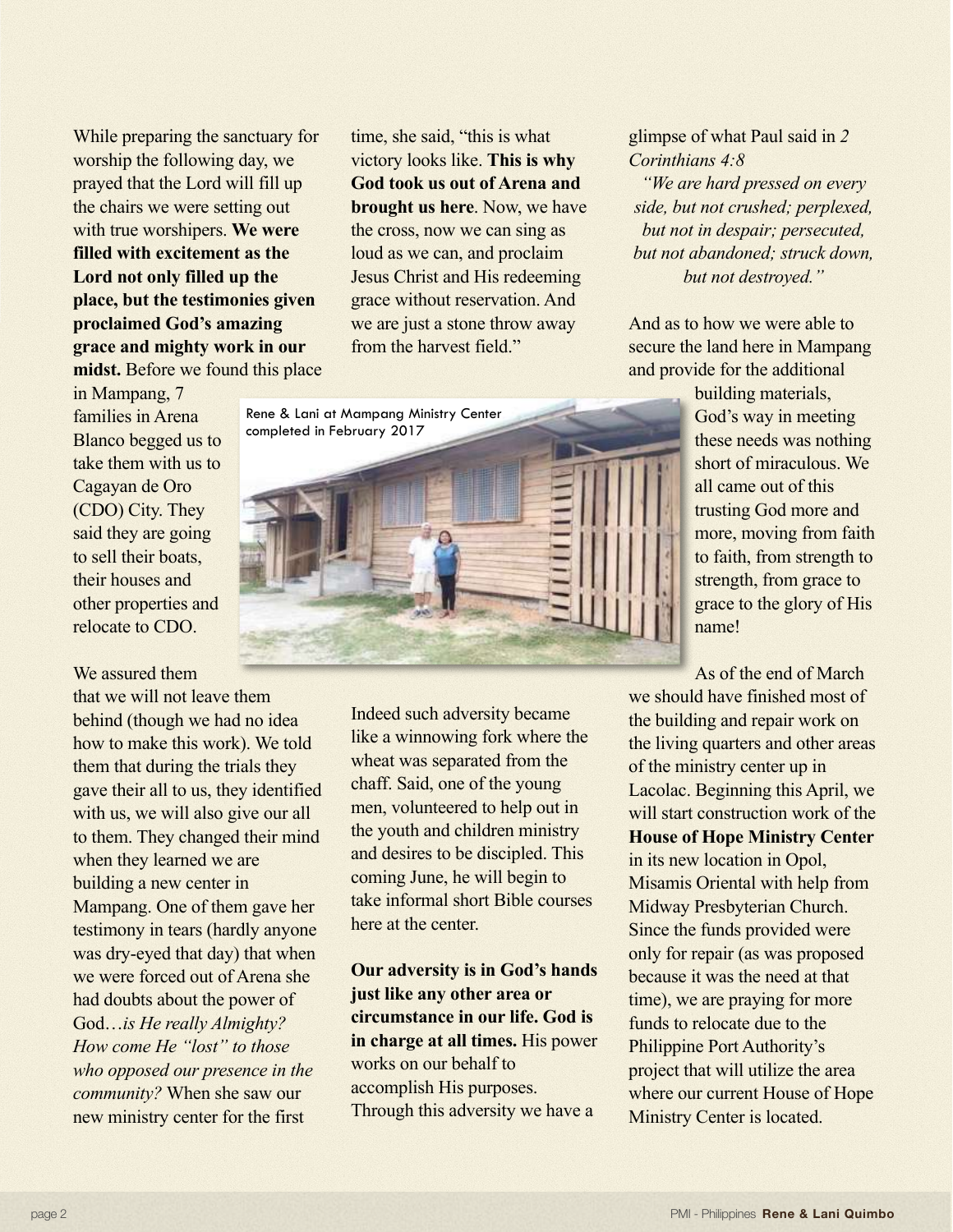

## Interconnections

*Ministry Update from Rene and Lani Quimbo serving in the Philippines with PMI*



Photo: our neighbors in Mampang about 20 meters from the new center. Sea water comes under these government constructed houses during high tide. Close to 1000 Muslim families displaced during the Zamboanga City siege by Muslim rebels are taking up residence here

We have just completed reproduction of the **Bible Study for Women materials** and we plan to hold short seminars on how to use the materials this April. We are also preparing to hold Daily Vacation Bible Schools in 8 venues during the month of May.



Photo: Suaib, our faithful friend in Arena Blanco, gave testimony of God's faithfulness during our first worship service on January 29.

The **prayer walk in Lacolac** brought us to over 100 households. A family who opened their home to a weekly Bible study has started worshiping with us on Sundays at the church. We also held a short seminar on **Faith Comes from Hearing**  attended by church leaders.

The third week of March **we traveled to TawiTawi to distribute Tagalog, Cebuano and Sama Bibles, and Bible study materials in Tausug**. This project was made possible through the help of Central Presbyterian Church. We also gathered together for an evening of fellowship at JIL Church in Bongao.



Photo: After the distribution of Sama, Tagalog, and Cebuano Bibles and Tausug Bible study materials at JIL church in Bongao, Tawi-Tawi, we gathered for an evening of fellowship declaring God's mercy and grace towards His people and work, and proclaiming the mighty things He did and is doing in our midst.